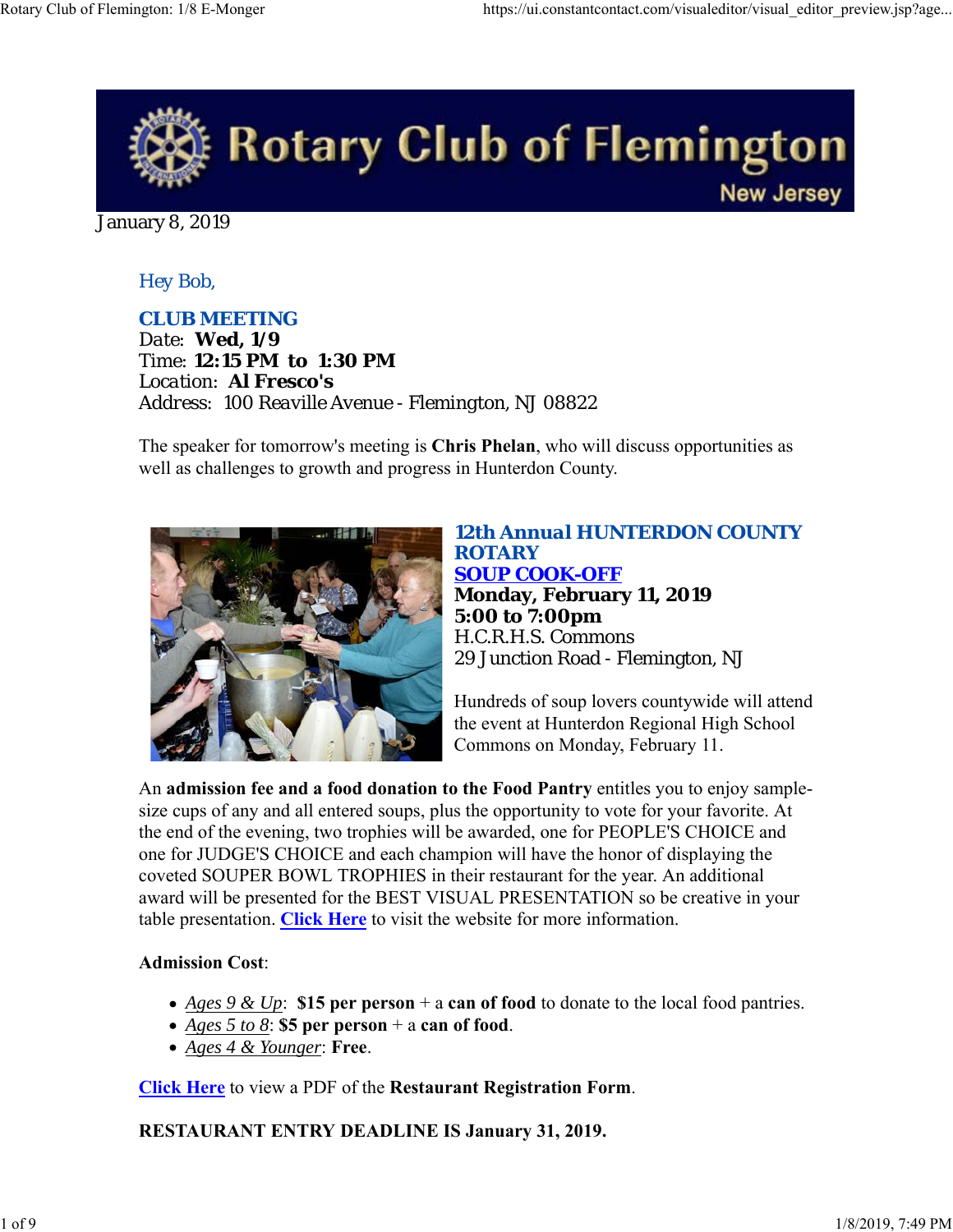A limit of 20 participating restaurants will be accepted on a first-come, first-served basis. One soup entry per restaurant.

### **YOUR PARTICIPATION HELPS FIGHT HUNGER IN HUNTERDON!!!**

All net event proceeds will be donated to the Food Pantries of Hunterdon County. The following are the Food Banks supported:

- **Delaware Valley Interfaith Council**
- **Fisherman's Mark**
- **Flemington Area Food Pantry**
- **North Hunterdon Food Pantry**
- **Open Cupboard Food Pantry**
- **Starfish Food Pantry**

#### **Joint Effort by the Hunterdon County Rotary Clubs**

This event is organized and run as a joint effort by the Rotary Clubs of Flemington, Clinton Sunrise, North Hunterdon, Lambertville-New Hope, Whitehouse and the Hunterdon Horizon eClub. We are service clubs dedicated to helping people in our community and throughout the world. The event is held at the end of February in recognition of Rotary International's Anniversary, which had it's very first meeting on February 23, 1905 in Room 711 of the Unity Building in Chicago as convened by Rotary founder Paul P. Harris

Questions? Contact Event Chair, **Mick Schaible** with any questions or comments. He can be reached at **(609)460-4530** or by email at **Soup@FlemingtonRotaryNJ.org**.

# *Fred Hyatt Update*

**From Friday, 1/4/2019**

Joe Ziegler very nicely reached out to Fred to touch base and see how he is doing.

As of December 26, Fred is back at home. He is in good spirits, but isn't fully sure when he'll be able to return back to the Wednesday Rotary lunch meetings.

Fred, and his wife Maryanne, have a home health aid staying with them presently.

Joe noted that Fred does like talking for short periods of time. If you'd like to call him, his phone number is 908-824-7164. Also, Fred's email is: fdhyatt@snet.net

### *RIDES for JOHN ZULLO* **From Sandy Clark Updated 1/8/2019**

The following is an updated schedule for driving John Zullo to Wednesday Rotary meetings during the next several weeks. This will be revised as necessary in each weekly E-Monger. Scheduled drivers should contact Sandy Clark at least 24 hours before the Wednesday meeting if they are unable to drive. At the same time, John will call the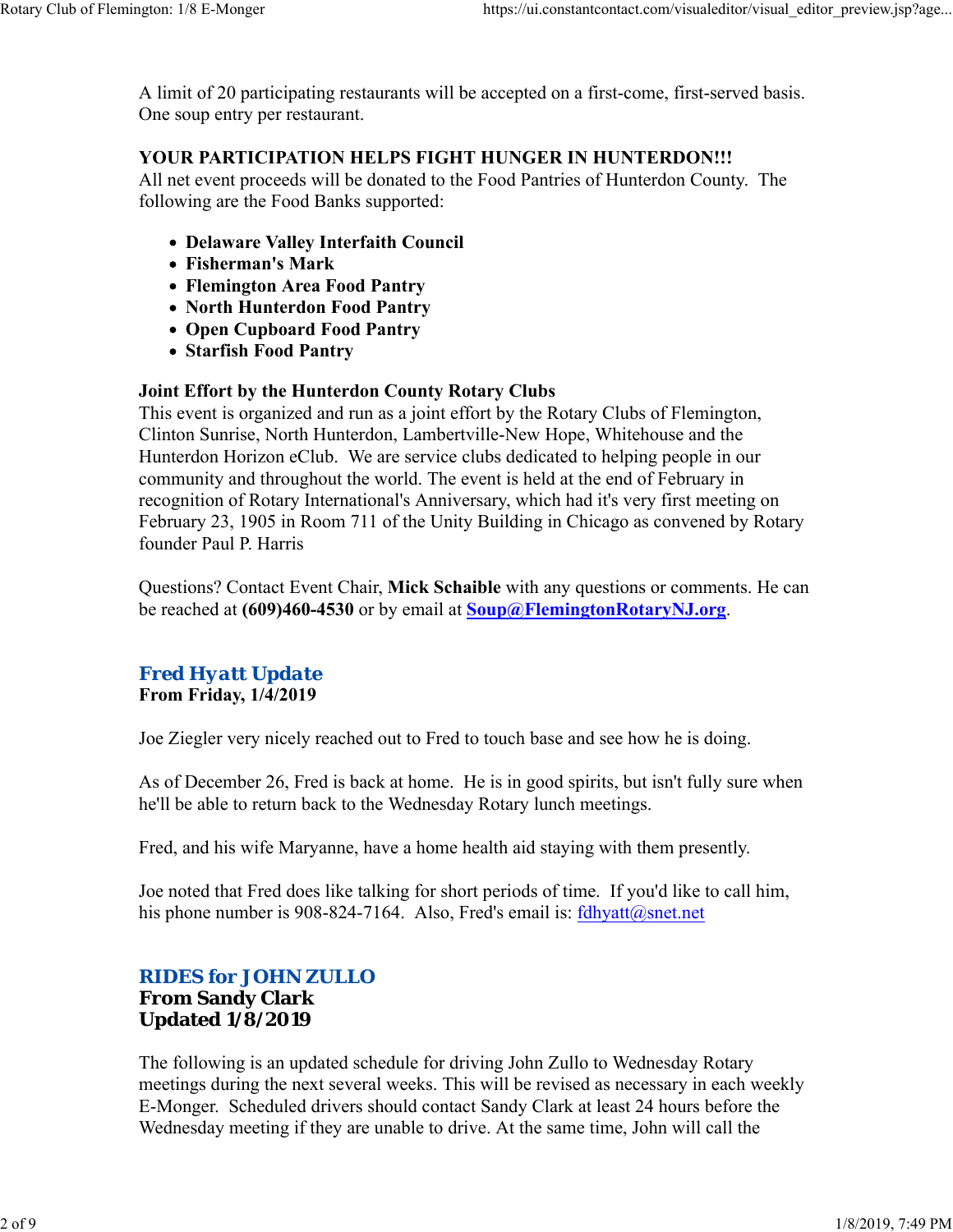scheduled driver at least a day in advance if he does not plan to attend the meeting.

#### **Schedule of Drivers for John Zullo**:

- Jan. 9 No Ride Needed
- Jan. 16 Harry Mazujian
- Jan. 23 Sandy Clark
- Jan. 30 Ken Skowronek
- Feb. 6 Terry Martin
- Feb. 13 Dick Stothoff
- Feb. 20 Harry Mazujian
- Feb. 27 Sandy Clark



### *About Interact Club at H.C.R.H.S* From **Harry Mazujian** Update on 11/21/2018

Ann Del Campo and Harry Mazujian wanted to share the following Interact Club dates:

The following are **Upcoming Interact Events**:

Fri, 2/8 at TBD: Valentine's Bingo with residents at Rolling Hills Care Center. Mon, 2/11 at TBD: Rotary Soup Cook Off at Hunterdon Central.



## *Follow Us on Facebook*

The Rotary Club of Flemington is on Facebook with two (2) different Facebook pages! One page is for all information about the Rotary Club of Flemington. The second page is

dedicated to the BeerFest event. Click the links below to access our Facebook pages:

- Rotary Club of Flemington, NJ
- Flemington Rotary BeerFest



#### *The Flemington Rotary MEMBER DIRECTORY Is Updated on the Website*

A PDF copy of the Club Directory kept on the club website, located on the password protected "**Members Only**" page. To access this, simply goto **www.FlemingtonRotaryNJ.org** and click on "Members

Only" in the upper left. The page is password protected. If you do not have the password, simply email us and request it.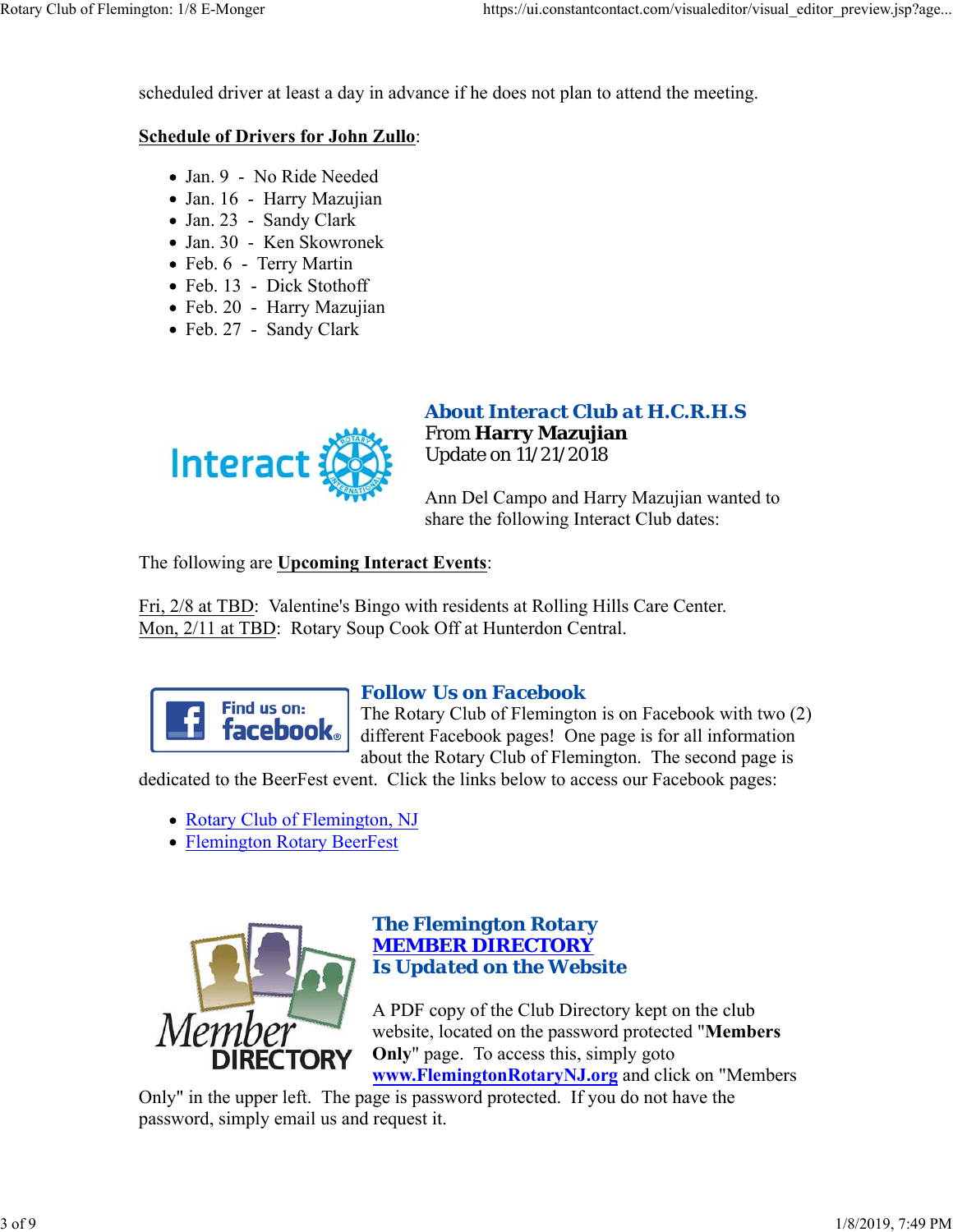If you see any updates that need to be made (a change of address, email, phone number, something is not listed correctly, etc.), please email Sandy Clark and request any changes to be made. **Click Here** to generate an email to Sandy.



# *SPEAKERS & PROGRAMS BEING SOUGHT*

**Jeff Moore**, our Program Chair, is looking for speaker & program ideas for upcoming meetings. If you have any leads, please pass them onto Jeff, who will follow-up to schedule the speaker.

**Click here** to generate an email directly to Jeff.



# *HUNTERDON COUNTY CHAMBER OF COMMERCE*

As you know, the Rotary Club of Flemington is a member of the H.C. Chamber of Commerce. This enables all Rotarians the ability to attend a Chamber function as a "member". If someone asks you what your business is, you would explain that you are a member representing the Rotary Club of Flemington. **Click Here** to visit the Chamber website for a listing of upcoming events.

## *ROTARY DISTRICT 7475 NEWS*

**Click Here** to read the current news from our Rotary District 7475.

# *UPCOMING DATES TO NOTE:*

Wed, 1/16: TBA. Wed, 1/23: TBA. Wed, 1/30: **Evening Cocktail Party**. (*There is NO noon club meeting this day*).

Wed, 2/06: Jeannie Tsukamoto will discuss Rotary District membership plus partnership programs. Wed, 2/13: TBA. Wed, 2/20: TBA. Wed, 2/27: TBA.

Next RCOF Board Meeting: Wed, TBA at 5:30 PM (Usually the 3<sup>rd</sup> Wed). Next BeerFest Meeting: Wed, 1/23 at 6:30 PM (Usually the 3<sup>rd</sup> Wed). **Next Membership Meeting:** Wed, TBA at 1:30 PM (Usually the 2<sup>nd</sup> Wed).

# **Upcoming RCOF Club Events, Fundraisers, Fellowship Events, Etc**.:

2/11 (Mon): Hunterdon County Rotary Soup Cook-Off 10/19 (Sat): Flemington Rotary BeerFest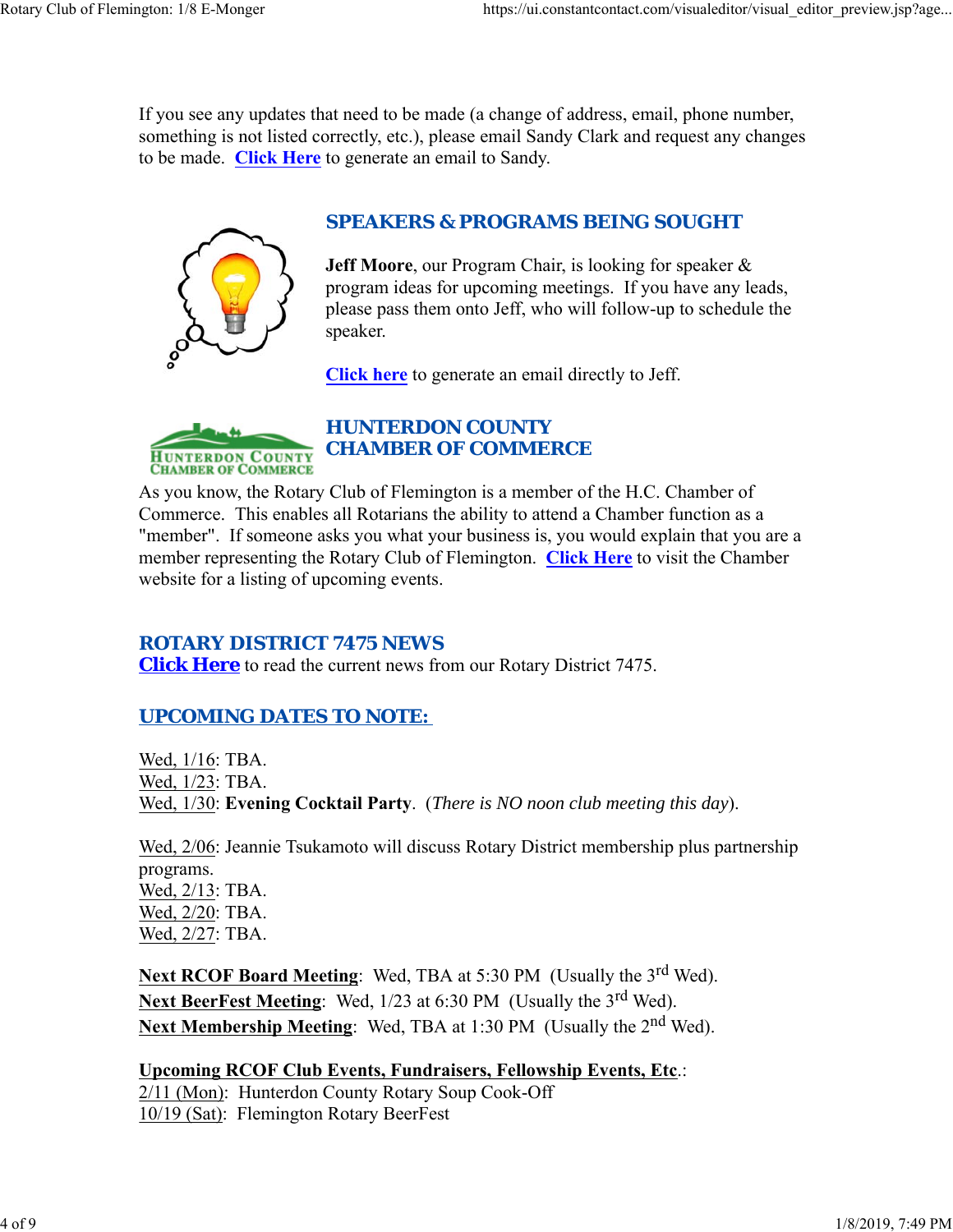# **Rotary District 7475 Events & Functions:**

TBA.

# *COMMITTEE LIST:*

**Click Here** to download the listing of all current Club Committee's and its members.

# *"MEMBERS ONLY" WEBSITE:*

# **Click Here for the Members Only section of the website to find:**

- 1) The "Membership Proposal Form" to propose a new member.
- 2) New Member Information.
- 3) An Online Copy of the Club Membership Directory.
- 4) A Link to All Photos Albums of the Club.

## *ROTARY WEBSITE LINKS:*

Rotary International: **www.Rotary.org** Rotary District 7510: **www.RotaryNJ.org**

## *NEARBY ROTARY CLUB MEETINGS:*

As A Rotarian, you are Welcome to attend a Rotary Club meeting anywhere in the world. Click here for the Rotary Club Locator App. Or see below for some local meetings:

### Mondays

**Lambertville/New Hope** (6:30 pm) - Lambertville Station Restaurant; 11 Bridge Street, Lambertville NJ 08530

#### Tuesdays

**Whitehouse** (12:15 pm) - The Rail; 157 Main Street, Whitehouse Station, NJ 08889 **Princeton** (12:15 pm) - The Nassau Club; 6 Mercer Street, Princeton, NJ 08540

#### Wednesdays

**Branchburg Township** (7:30 am): Stoney Brook Grille; 1285 Route 28, North Branch, NJ 08876

**Flemington** (12:15pm): Al Fresco's Restaurant; 100 Reaville Ave, Flemington, NJ 08822 **Hillsborough Township** (6:15 pm): The Landing Restaurant; 311 Amwell Road, Hillsborough, NJ 08844

#### Thursdays

**Clinton Sunrise** (7:30 am): Clinton Fire House; Old Hwy. 22 & New Street, Clinton, NJ 08809

**Montgomery/Rocky Hill** (7:30am): Cherry Valley Country Club; 125 Country Club Drive, Skillman, NJ 08558

**Somerville/Bridgewater** (12:15 pm): Raritan Valley Country Club; 747 State Route 28, Bridgewater, NJ 08807

**Trenton** (12:15 pm): Trenton Country Club; 201 Sullivan Way, West Trenton, NJ 08628

#### Fridays

**North Hunterdon** (12:15 pm): Mountain View Chalet; 154 Route 173, Asbury, NJ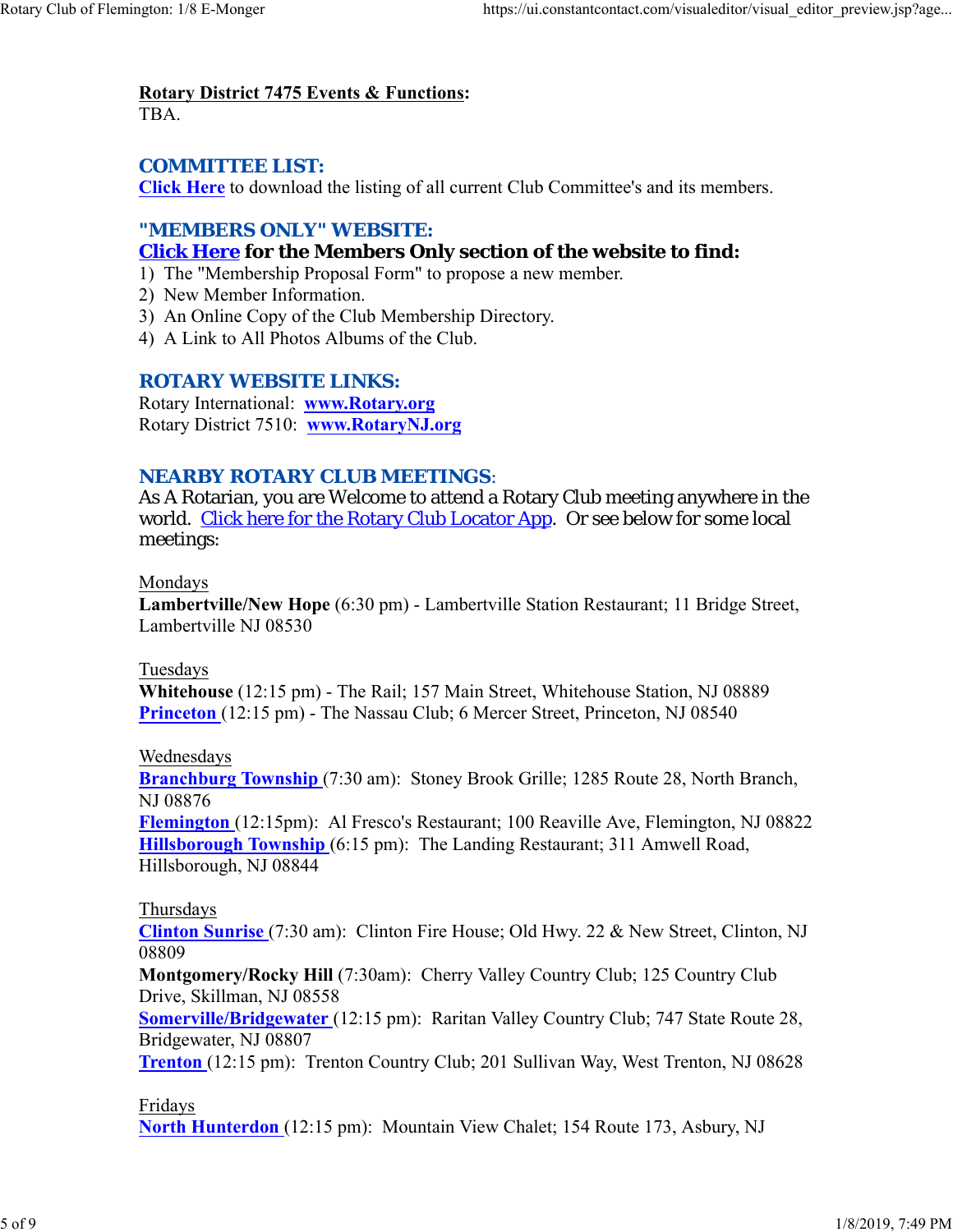08802

Princeton Corridor (12:15pm): Hyatt Regency; 102 Carnegie Center, Rt. 1 North, Princeton, NJ 08540

eClub

**Rotary eClub of Hunterdon Horizon**: View website for meetings or online makeups.

# RI President's Call for Action in **2018-2019**: **"Be the Inspiration" Rotary Club of Flemington - Our 95th Year**

Founded October 3, 1923 \* Charter #1529 \* District 7475

| Club President                           | <b>Nik Kritharis</b>                       |  |
|------------------------------------------|--------------------------------------------|--|
| President-Elect                          | Ann del Campo                              |  |
| Secretary                                | <b>Kyle Fogarty</b>                        |  |
| Treasurer, General                       | <b>Terry Ownes</b>                         |  |
| Treasurer, Lunch                         | <b>Ken Skowronek</b>                       |  |
| <b>Board Member</b>                      | <b>Kim Metz</b> (immediate Past-President) |  |
| <b>Board Member</b>                      | <b>Sandy Clark</b>                         |  |
| <b>Board Member</b>                      | D.J. Wright                                |  |
| Sergeant-at-Arms                         | <b>Tom Fisher</b>                          |  |
| R.I. President                           | Barry Rassin (New Providence, Bahamas)     |  |
| District Governor (DG)                   | <b>John Wilson</b> (Newark)                |  |
| District Governor Elect (DGE)            | <b>Ray Freaney (Madison)</b>               |  |
| District Governor Designee (DGD)         | M. Ann Walko (Watchung-Warren)             |  |
| <b>Assistant District Governor (ADG)</b> | ***** $(***)$                              |  |

Club Meetings: **Wednesday, 12:15 pm, Al Fresco's**





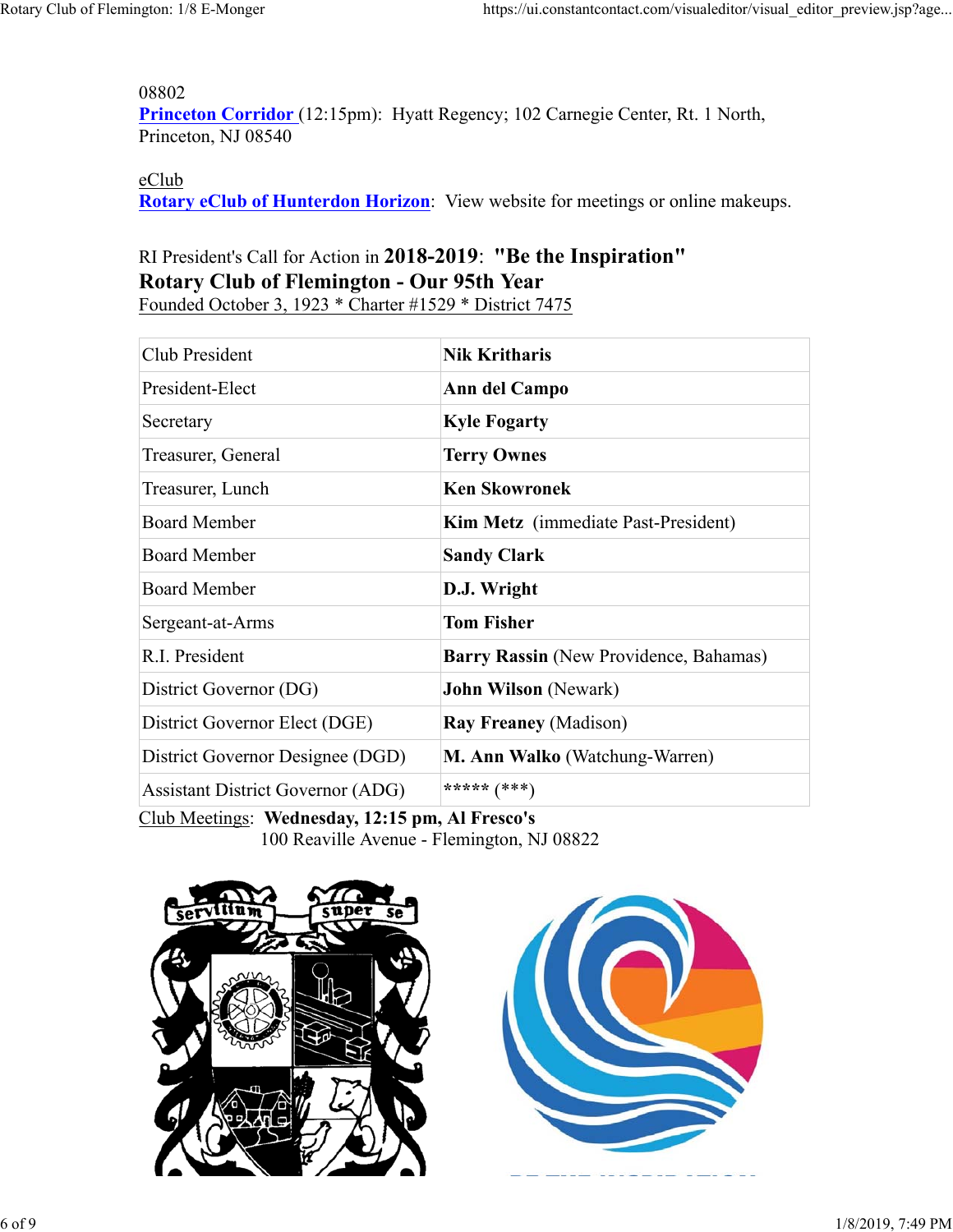



**MISSION STATEMENT:** The mission of Rotary International is to assist and guide Rotarians and Rotary clubs to accomplish the Object of Rotary to ensure Rotary's continuing relevance and to help build a better world, emphasizing service activities by individuals and groups that enhance the quality of life and human dignity, encouraging high ethical standards, and creating greater understanding among all people to advance the search for peace in the world.

**THE OBJECT OF ROTARY:** The object of Rotary is to encourage and foster the ideal of service as a basis of worthy enterprise and, in particular, to encourage and foster:

**1st**: The development of acquaintance as an opportunity for service;

**2nd**: High ethical standards in business and professions, the recognition of the worthiness of all useful occupations, and the dignifying of each Rotarian's occupation as an opportunity to serve society;

**3rd**: The application of the ideal of service in each Rotarian's personal, business and community life;

**4th**: The advancement of international understanding, goodwill, and peace through a world fellowship of business and professional persons united in the ideal of service.

# **THE 4-WAY TEST:** "Of the things we think, say or do:

- **1st**: Is it the Truth?
- 2<sup>nd</sup>: Is it Fair to all concerned?
- **3rd**: Will it build goodwill and better friendships?
- **4th**: Will it be beneficial to all concerned?"

## *ROTARY's AVENUE'S OF SERVICE*:

**1)** Through **Club Service**, we have fun, build lasting friendships, and make sure that our club runs well.

**2)** Through **Vocational Service**, we volunteer our professional skills to serve others and promote integrity in everything we do.

**3)** Through **Community Service**, we address local needs and work with our community to bring lasting improvements.

**4)** Through **International Service**, we meet humanitarian needs around the globe and promote world understanding and peace.

**5)** Through **Youth Service**, we work with young people to help them become the next generation of leaders, visionaries, and peacemakers.

### **2018-2019 CLUB MEMBER ROSTER Rotary Club of Flemington, NJ**

Current Number of Members: 37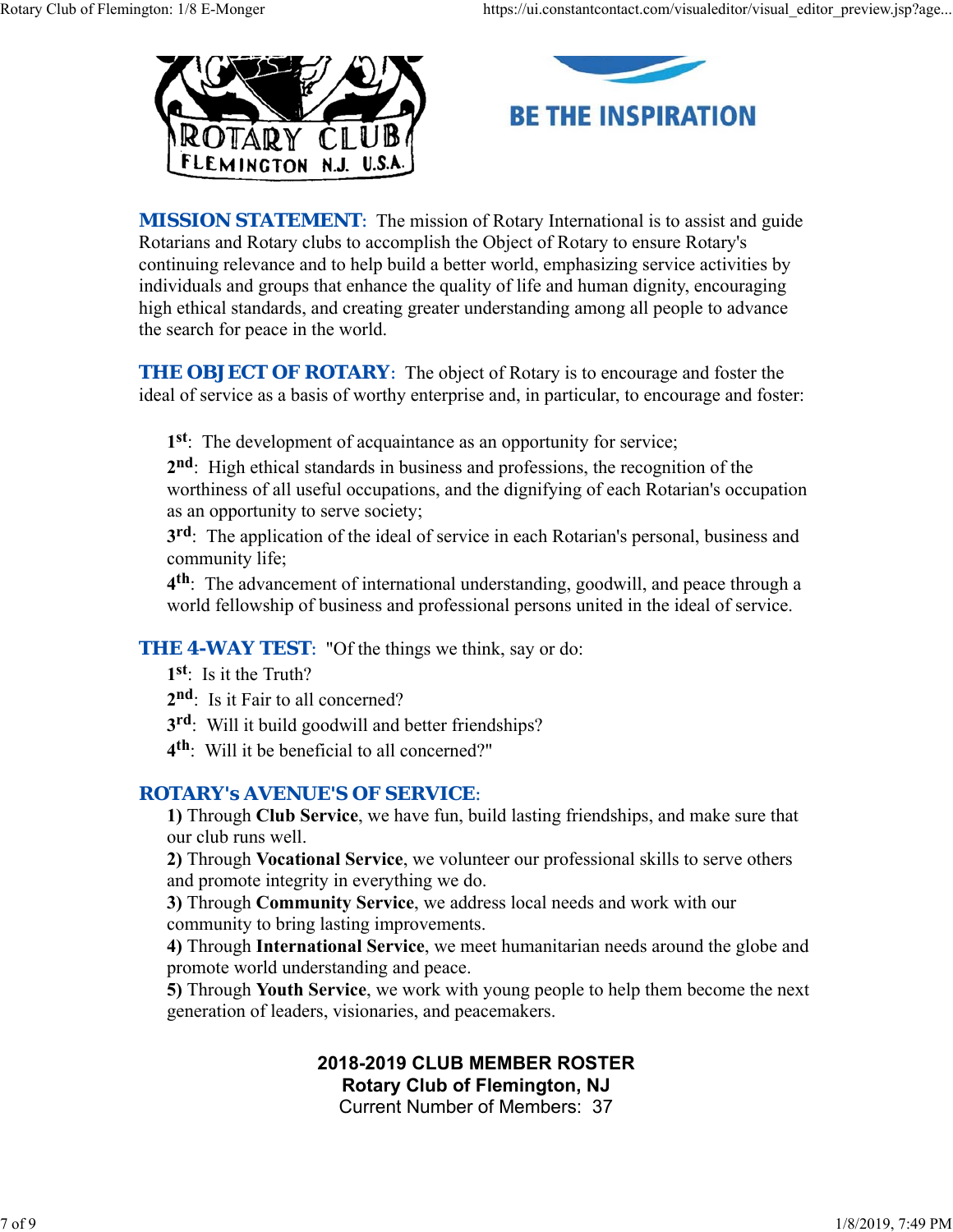| <b>Rotarian</b>                   | <b>Member Since</b> | <b>Classification</b>             |
|-----------------------------------|---------------------|-----------------------------------|
| Bohler, Herbert C. (Herb)         | 1977                | <b>Specialty Advertising</b>      |
| Chittenden, Robert L. (Bob)       | 2003                | M.E.F.P. Consulting Engineering   |
| Clark, Arthur L. (Sandy)          | 1987                | Printing                          |
| Davidson, James G. (Jim)          | 2002                | <b>Rubber Products</b>            |
| del Campo, Ann                    | 2016                | Scientist & Farmer                |
| Ferrari, Frederick J. (Fred)      | 1964                | Orthodontia                       |
| Fisher, Charles H. (Charlie)      | 1961                | <b>Funeral Services</b>           |
| Fisher, Thomas H. (Tom)           | 2012                | Property & Casualty Insurance     |
| Fogarty, Kyle M.                  | 2017                | <b>Financial Advisor</b>          |
| Harrison, Jeffrey (Jeff)          | 1996                | Psychotherapy                     |
| Hyatt, Frederic D. (Fred)         | 2017                | Retired - Aerospace               |
| Kamnitsis, Christopher P. (Chris) | 2001                | <b>Financial Planning</b>         |
| Kritharis, Nikolaos (Nik)         | 2016                | Dentistry                         |
| Liebross, Ira                     | 1997                | <b>Family Medicine</b>            |
| Loew, Darren                      | 2002                | <b>Orthodontics</b>               |
| Martin, Teresa (Terry)            | 1993                | Solid Waste/Recycling             |
| Mazujian, Harry                   | 2004                | Clergy                            |
| McWilliams, Nancy                 | 1992                | Psychotherapy                     |
| Metz, Kim                         | 2007                | <b>Technical Education</b>        |
| <b>Moore, Jeffrey (Jeff)</b>      | 2018                | <b>Education - Secondary</b>      |
| Muller, George D.                 | 1964                | <b>Cut Glass Manufacturing</b>    |
| Newland, Robert D. (Bob)          | 1998                | Insurance                         |
| Ownes, Terry M.                   | 1987                | <b>Floor Covering</b>             |
| Phelan, Christopher J. (Chris)    | 2009                | <b>Chamber Of Commerce</b>        |
| Randolph, R. Wayne                | 1982                | <b>Veterinary Medicine</b>        |
| Ruberto, Johanna S.               | 2016                | <b>High School Administration</b> |
| Schaible, R. Michael (Mick)       | 1998                | <b>Appraisal Services</b>         |
| Skowronek, Kenneth J. (Ken)       | 1994                | <b>Family Law</b>                 |
| Sollner, Richard F. (Dick)        | 1962                | Air Transportation                |
| Stothoff, Richard H. (Dick)       | 1966                | <b>Sanitary Engineering</b>       |
| Widico, Karen A.                  | 1997                | <b>Public Health Services</b>     |
| Williams, Gwen                    | 1991                | Purchasing/Manufacturing          |
| Wise, Robert (Bob)                | 1992                | <b>Hospital Administration</b>    |
| Woske, Harry                      | 1977                | Cardiology                        |
| Wright, Daniel J. (D.J.)          | 2003                | <b>Funeral Services</b>           |
| Ziegler, Joseph E. (Joe)          | 1988                | <b>Investment Advisor</b>         |
| Zullo, John J. (Johnnie)          | 1987                | <b>Chemical Engineering</b>       |